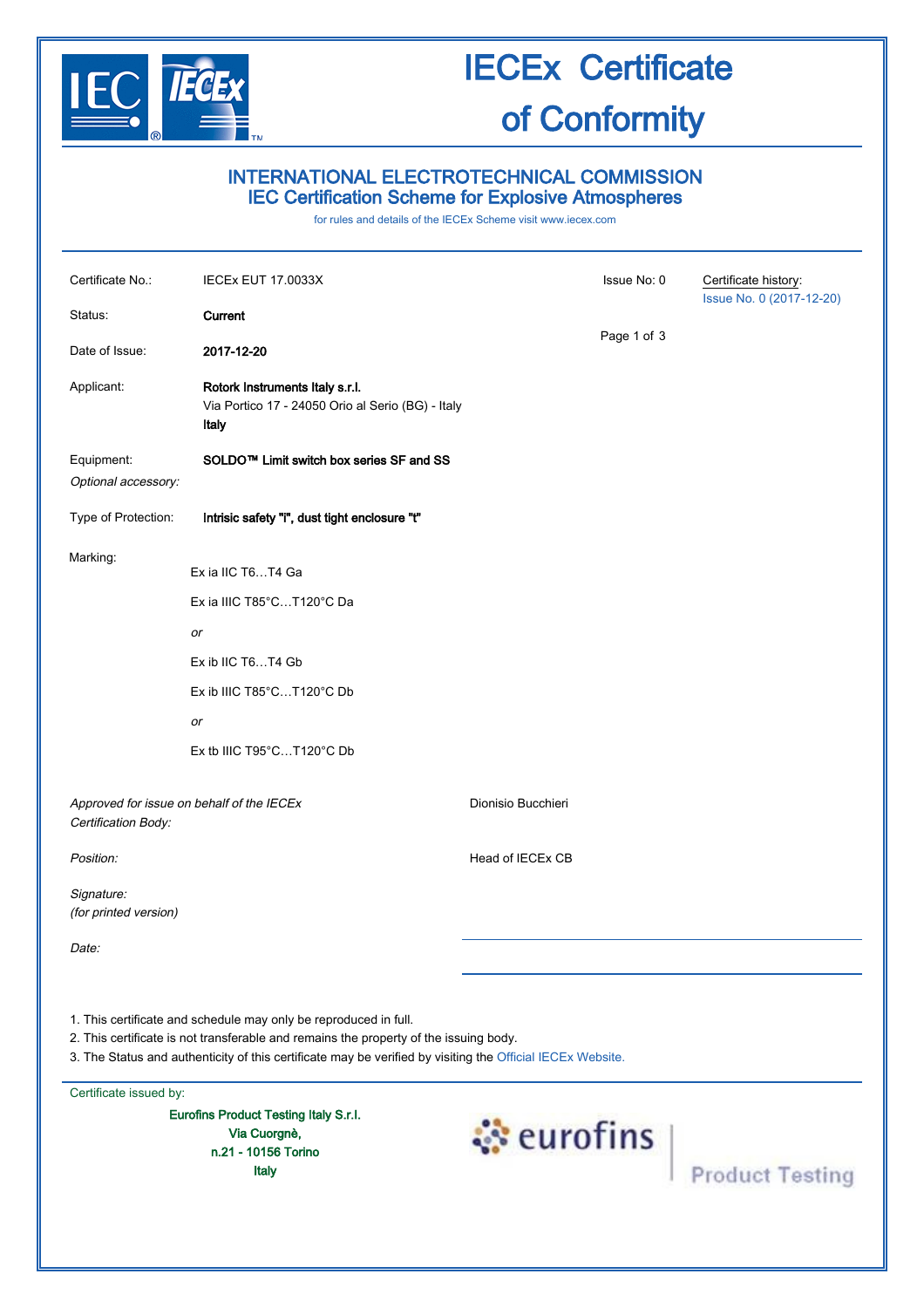

| Certificate No: | <b>IECEX EUT 17.0033X</b>                                                                     | Issue No: 0 |
|-----------------|-----------------------------------------------------------------------------------------------|-------------|
| Date of Issue:  | 2017-12-20                                                                                    | Page 2 of 3 |
| Manufacturer:   | Rotork Instruments Italy s.r.l.<br>Via Portico 17 - 24050 Orio al Serio (BG) - Italy<br>Italy |             |

Additional Manufacturing location(s):

Fairchild lndustrial Products Co. 3920 West Point Blvd. Winston-Salem North Carolina 27103 United States of America

This certificate is issued as verification that a sample(s), representative of production, was assessed and tested and found to comply with the IEC Standard list below and that the manufacturer's quality system, relating to the Ex products covered by this certificate, was assessed and found to comply with the IECEx Quality system requirements. This certificate is granted subject to the conditions as set out in IECEx Scheme Rules, IECEx 02 and Operational Documents as amended.

#### STANDARDS:

The apparatus and any acceptable variations to it specified in the schedule of this certificate and the identified documents, was found to comply with the following standards:

| IEC 60079-0: 2011<br>Edition:6.0  | Explosive atmospheres - Part 0: General requirements                                 |
|-----------------------------------|--------------------------------------------------------------------------------------|
| IEC 60079-11: 2011<br>Edition:6.0 | Explosive atmospheres - Part 11: Equipment protection by intrinsic safety "i"        |
| IEC 60079-31: 2013<br>Edition:2   | Explosive atmospheres - Part 31: Equipment dust ignition protection by enclosure "t" |

This Certificate does not indicate compliance with electrical safety and performance requirements other than those expressly included in the

Standards listed above.

#### TEST & ASSESSMENT REPORTS:

A sample(s) of the equipment listed has successfully met the examination and test requirements as recorded in

Test Report:

[IT/EUT/ExTR17.0037/00](http://iecex.iec.ch/extr/IT.EUT.ExTR17.0037.00)

Quality Assessment Report:

[GB/ITS/QAR09.0004/05](http://iecex.iec.ch/qar/GB.ITS.QAR09.0004.05) [GB/SIR/QAR09.0003/06](http://iecex.iec.ch/qar/GB.SIR.QAR09.0003.06)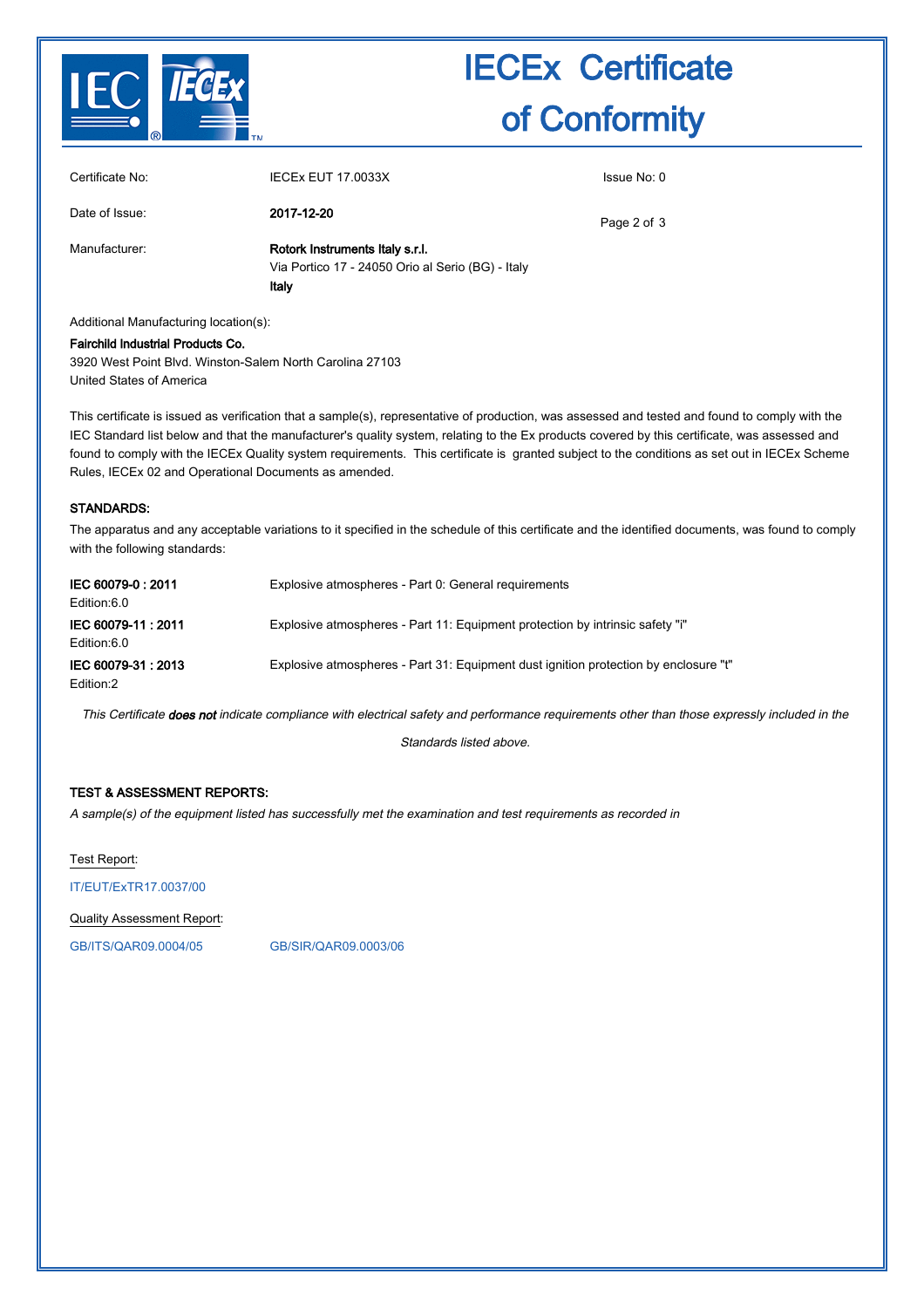

| Certificate No: | <b>IECEx EUT 17.0033X</b> | Issue No: 0 |
|-----------------|---------------------------|-------------|
|                 |                           |             |

Date of Issue: 2017-12-20

Page 3 of 3

Schedule

#### EQUIPMENT:

Equipment and systems covered by this certificate are as follows:

The limit switch box series SS, SF are electrical devices used to indicate the position, for example in valves and actuators, by means of electrical signal and visual indicator. These are mounted on actuator or manual valve with lever or gear. The enclosure of the equipment can be realized in aluminium alloy (SF model) as well as stainless steel material (SS model) and can be painted upon customer request. The cable entries are machined according metric ISO 965-1 thread (M20x1.5 or M25x1.5), NPT thread (1/2" or ¾") or alternatively can be unthreaded.

Details related to the equipment are reported in the annexed document.

#### SPECIFIC CONDITIONS OF USE: YES as shown below:

 - Each switch involved in the equipment have to be powered only by a single channel of certified intrinsic safety barrier. Where changeover contacts are included in switches, only one contact at time can be used and then no common electrical connection of two intrinsic safety barrier can be achieved.

- SF enclosures are mainly made of aluminium material and then a proper installation have to be observed when placed in environment classified as Zone 0 and Zone 20 to avoid an ignition hazard due to impact or friction.

- When the protection type "ia" or "ib" is applied, intrinsic safety associated apparatus have to be powered by network circuits limited to overvoltage Category III

#### Annex:

[Annex to CoC IECEx EUT 17.0033 X Issue N. 0.pdf](http://iecex.iec.ch/cert/IECExEUT17.0033X0/$File/Annex to CoC IECEx EUT 17.0033 X Issue N. 0.pdf)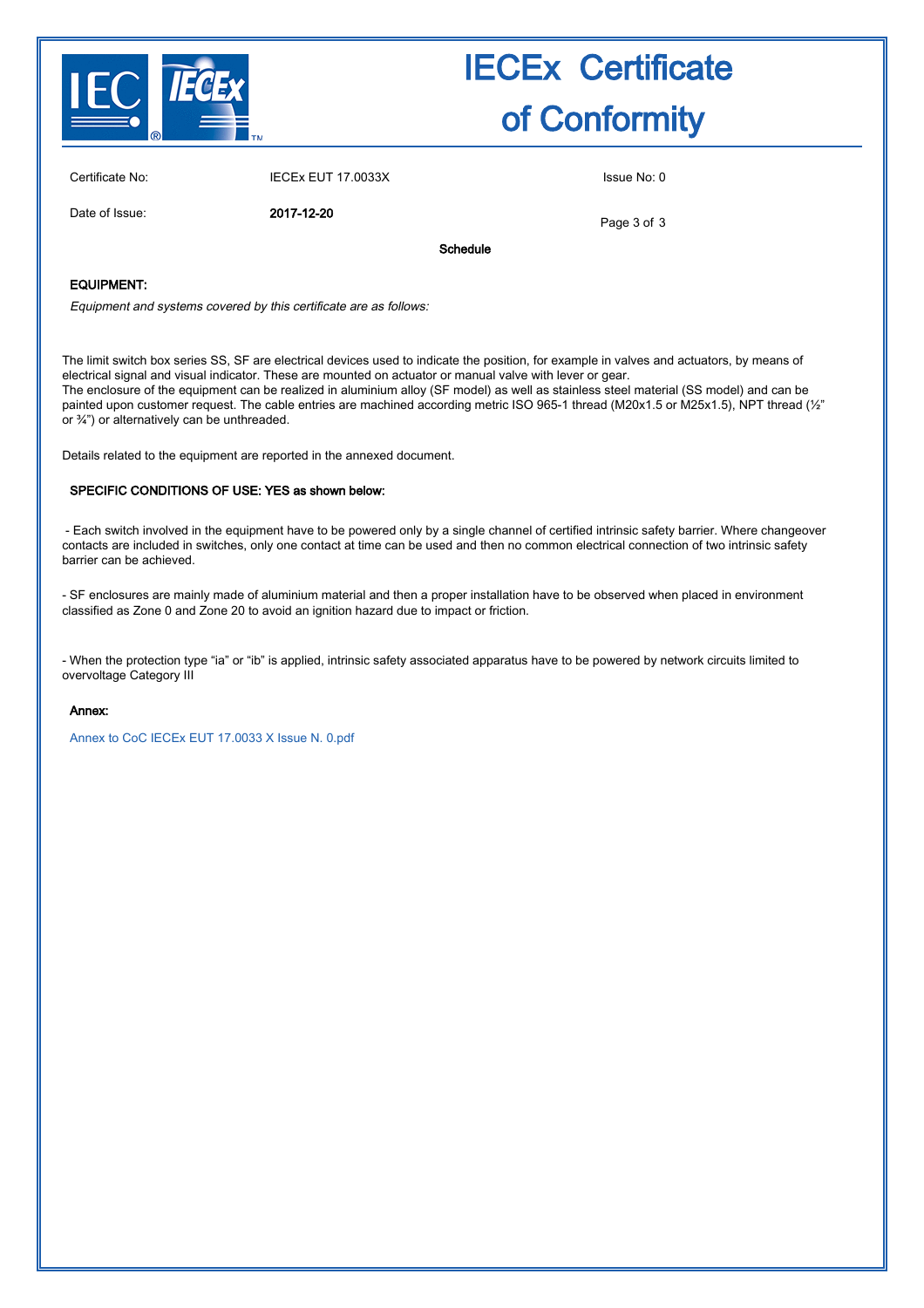



**Product Testing** 

EPT.17.REL.02/54277 page 1 of 2

#### **Annex to certificate: IECEx EUT 17.0033 X Issue N. 0 of 2017-12-20**

#### **Equipment description**

The limit switch box series SS, SF are electrical devices used to indicate the position, for example in valves and actuators, by means of electrical signal and visual indicator. These are mounted on actuator or manual valve with lever or gear.

The enclosure of the equipment can be realized in aluminium alloy (SF model) as well as stainless steel material (SS model) and can be painted upon customer request. The cable entries are machined according metric ISO 965-1 thread (M20x1.5 or M25x1.5), NPT thread ( $\frac{1}{2}$ " or  $\frac{3}{4}$ ") or alternatively can be unthreaded.

The limit switch boxes can be mainly configured by the manufacturer according one of the following configurations:

Configuration 1:

4x Ex certified inductive switches or simple contact SPDT (or 2 x DPDT) electromechanical or reed type

Configuration 2:

2x Ex certified inductive switches or simple contact SPDT (or 1 x DPDT) electromechanical or reed type 1x Ex certified transmitter and potentiometer mechanically connected to the internal camshaft

Configuration 3:

1x Ex certified transmitter and potentiometer mechanically connected to the internal camshaft

Configuration with a lower number of switches can be realized. The limit switches are mounted on circuit board or dedicated support plate and are interfaced to the camshaft; this component intervenes mechanically (or electromagnetically) on the switch changing its state.

Some PCBs used in the above mentioned configurations can also include resistors used to draw a small quantity of current from the associated apparatus and then allowing to identify remotely a potential wiring interruption (this technique is called End of Line monitoring).

When the equipment is marked according the intrinsically safe requirements it can be powered up only by means of intrinsic safety barriers (associated apparatus).

In this case each switch has to be connected to an individual channel of intrinsic safety barrier and in case of presence of double throw contact (e.g. SPDT and DPDT switch) only one contact at time can be used and then the common connection of two intrinsically safe barriers is forbidden.

The input safety parameters comply with the ones of the certified devices installed inside the limit switch box; when only simple switches are installed these parameter are defined as follows:

Ui: 30 V Ii: 100 mA Pi: 750 mW Li≈ 0 uH Ci≈ 0 uF

The limit switch boxes can also be used without their connection to the intrinsically safe apparatus only for use in Zone 21 and in this case the protection type is "tb" and EPL is "Db".

In this case the safety related parameters are not involved in the marking and these are substituted by the electrical ratings of the switches internally installed.

The equipment can be manufactured with different of o-rings and gaskets materials that define the extension of the equipment ambient temperature ranges as follows:

EPDM gaskets:  $-50^{\circ}$ C  $\div$   $+80^{\circ}$ C.

Silicone gaskets: -60°C ÷ +105°C.